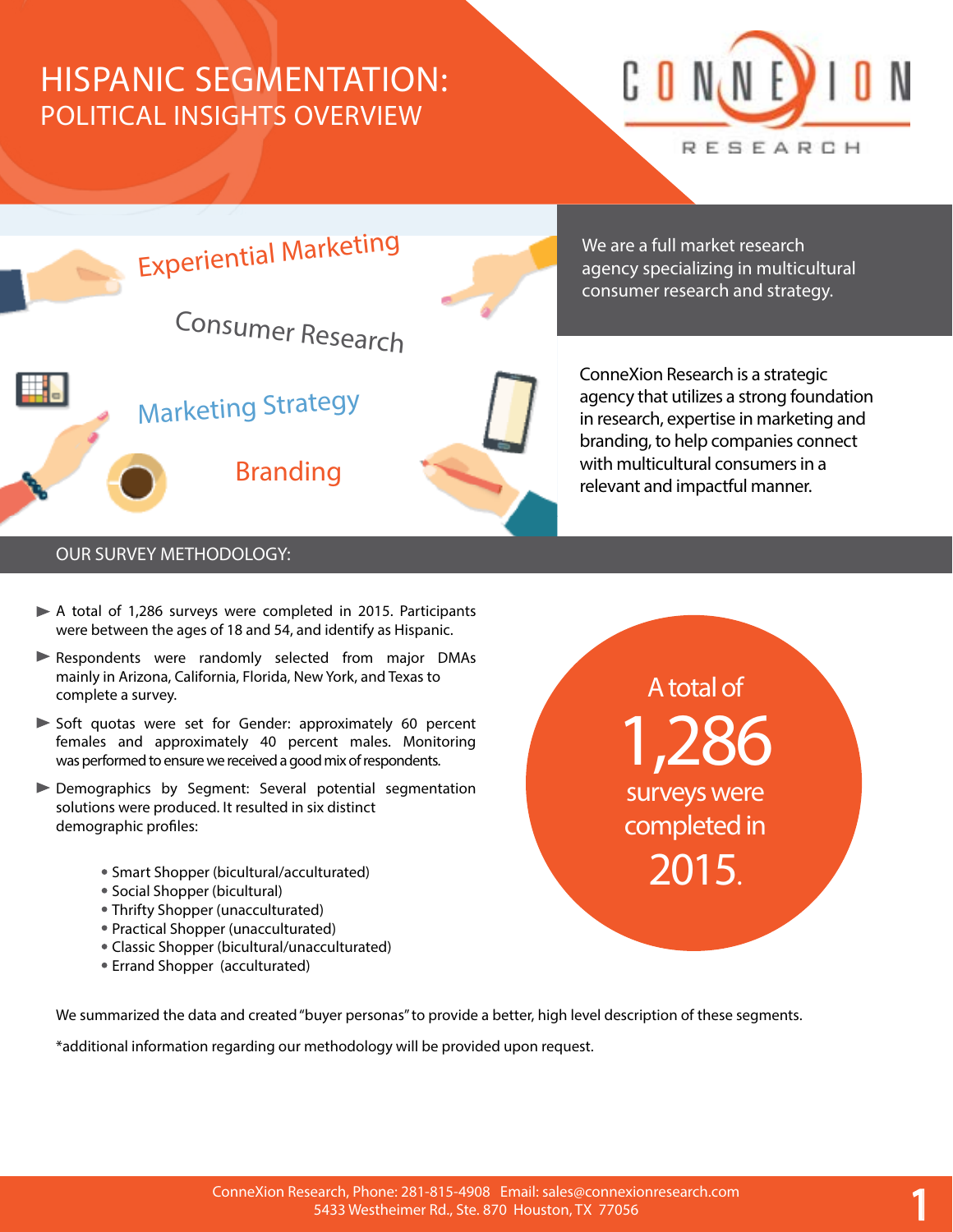#### BUYER PERSONAS

Smart Sebastian

Social Sergio

### Thrifty Theresa





#### BUYER PERSONAS

#### Practical Paula

Classic Carla

### Errand Edward

Experiment ConneXion Research, Phone: 281-815-4908 Email: sales@connexionresearch.com<br>2 3 3 3 3 3 3 3 3 3 3 3 3 3 3 3 3 4 4 543 5 450 5433 Westheimer Rd., Ste. 870 Houston, TX 77056 5433 Westheimer Rd., Ste. 870 Houston, TX 77056

5433 Westheimer Rd., Ste. 870 Houston, TX 77056

VOTING PREFERENCE:

Highly likely to vote

DEMOGRAPHICS:

- Socially liberal
- Comfortable with English and Spanish language media
- Doesn't watch network tv
- Believes his vote can make a difference

Bicultural, acculturated

33-years-old Male

Attending graduate school

- Spanish Dominant/Only
- Homeowner
- Heavy Spanish language radio listener
- She thinks she isn't qualified to vote





IDENTIFIERS:

Comparison shopper

Likes to tweet news he gets from CNN on his iPhone



● 50 percent chance of voting

Believes voting is an American right

Homeowner

VOTING PREFERENCE:

# Likely to vote

#### DEMOGRAPHICS:

• Bicultural

- 22-years-old
- Single male
- College degree

#### IDENTIFIERS:

Highest shopping frequency, impulse buyer • Few Hispanic friends Lives in a non-Hispanic neighborhood Believes his vote does not matter • Doesn't care about the voting process



Least likely to vote

#### DEMOGRAPHICS:

- Unacculturated
- 44-years-old
- Married female

#### IDENTIFIERS:



# DEMOGRAPHICS:

Unacculturated 35-years-old Married female

- 
- 
- 
- IDENTIFIERS:
- 
- 
- 
- 

Likes to get her news from Telemundo Highly responsive to tv ads **• Self-influencer for purchase decisions** Socially liberal



#### VOTING PREFERENCE:

Likely to vote

#### DEMOGRAPHICS:

- Bicultural/Unacculturated
- 35-year-old
- Female
- High school degree

#### IDENTIFIERS:

- Prefers to speak Spanish
- Socially moderate
- Responsive to direct mail promotions
- Wants Hispanic representation in government

VOTING PREFERENCE:

Not likely to vote

# DEMOGRAPHICS:

Acculturated 19-year-old Attending college

- 
- Male
- 

## IDENTIFIERS:

- 
- 
- 
- 
-